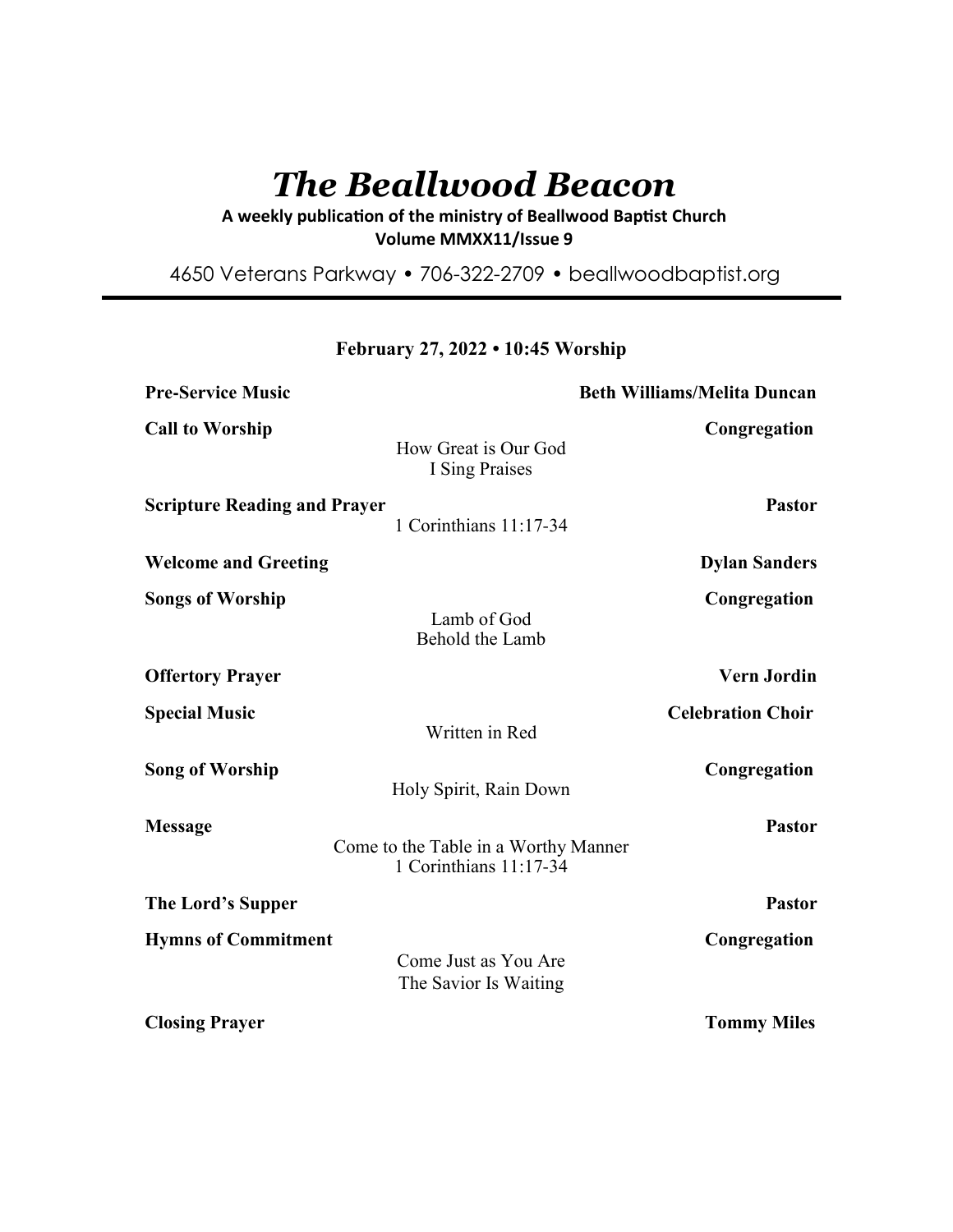### **Ministerial Staff:**

**Billy F. Duncan** *Senior Pastor*  706-718-2260

### **Dylan Sanders**

Associate Pastor Family/Student Ministry 706-773-5772

### **Scott Bush**

Interim Music Minister

**Vern Jordin** *Minister to Sr. Adults 706-615-5212* 

### **Jason Chuong**

*Vietnamese Mission Pastor* 

### **Amy Miles**

*Preschool/Children's Director* 

**For the Record:**  February 20, 2022

#### **2/20/22 Bible Study**

| SS Enrolled: | 228 |
|--------------|-----|
| Attendance:  | 108 |
| Visitors:    | 10  |

### **Financial Statistics**

2022 Monthly Budget Needs: \$52,358.66

February: General Offering: \$62,476.39

General Offering: February 20: \$13,719.65

2022 Giving to Capital Improvements Fund: \$525.00

### *From the Pastor's Heart*

 This morning as we gather, we will have the privilege of observing the Lord's Supper in our time of worship. It will now be our commitment to observe the Lord's Supper each month. May I make you aware that one of the ways that we approach the Lord's Supper today will be to ask you to please pick up your Lord's Supper elements as you enter worship. The elements will be pre-packaged and very easy to handle. Please hold on to them, and be prepared to use them at the designated time during worship. This will be different, but we want to be as considerate of time and of the spirit of worship as possible.

 As we approach March, we will be preparing for the Annie Armstrong North American Easter Offering. Our goal is ten thousand dollars. This offering is specifically designed to influence and impact North America. Each dollar given goes to support the proclamation of the gospel and the reaching of the many people groups that are in North America. May I encourage each church family to prayerfully consider their individual gift to the annual North American Mission Offering.

 The Church today finds herself in a unique and challenging time. Our nation is facing some of her most difficult challenges. We have had difficulty in the past, but it seems that the moral and spiritual fiber of our country is collapsing around us. Some see this as the death of our Western civilization, the imploding of our capitalist way of life, and the shifting of political/economic powers. We all have our opinions as to what is happening in America. And there are beyond doubt some things that need to change. But the change that I long for and pray for is for the Church to return to her biblical, spiritual, and godly foundations. We do have great needs and concerns in America today, but the Church of the Lord Jesus Christ and His gospel are the answer to our problems; she is not the problem.

 Through the years, some have fought for, wished for, and worked toward freeing America from any biblical, spiritual, and religious influence. Our love for God and our devotion to His Church have not ushered in the current unprecedented slaughter of human life, the deterioration of morals, the destruction and demise of the American family, the lack of respect for law enforcement, and the hostile and angry climate that now dominate American life. By this I do not mean that the Church is innocent and that we have done all that we should have done. Peter reminds us in **1 Peter 4:17: "For the time has come for judgment to begin at the house of God; and if it begins with us first, what will be the end of those who do not obey the gospel of God." What we need today is a deep, earth-moving, heaven-sent, life-altering revival. We need the manifest presence of God to fall on all of us in a new way.** May I ask you to please join me in praying that the Church in America will experience revival and that the Beallwood family will know and experience revival. My fear is that, if we don't experience a profound move of God and revival, we will perish.

 May the Lord bless and keep you today. May the love of our Lord and the power of His Holy Spirit empower us today.

Brother Billy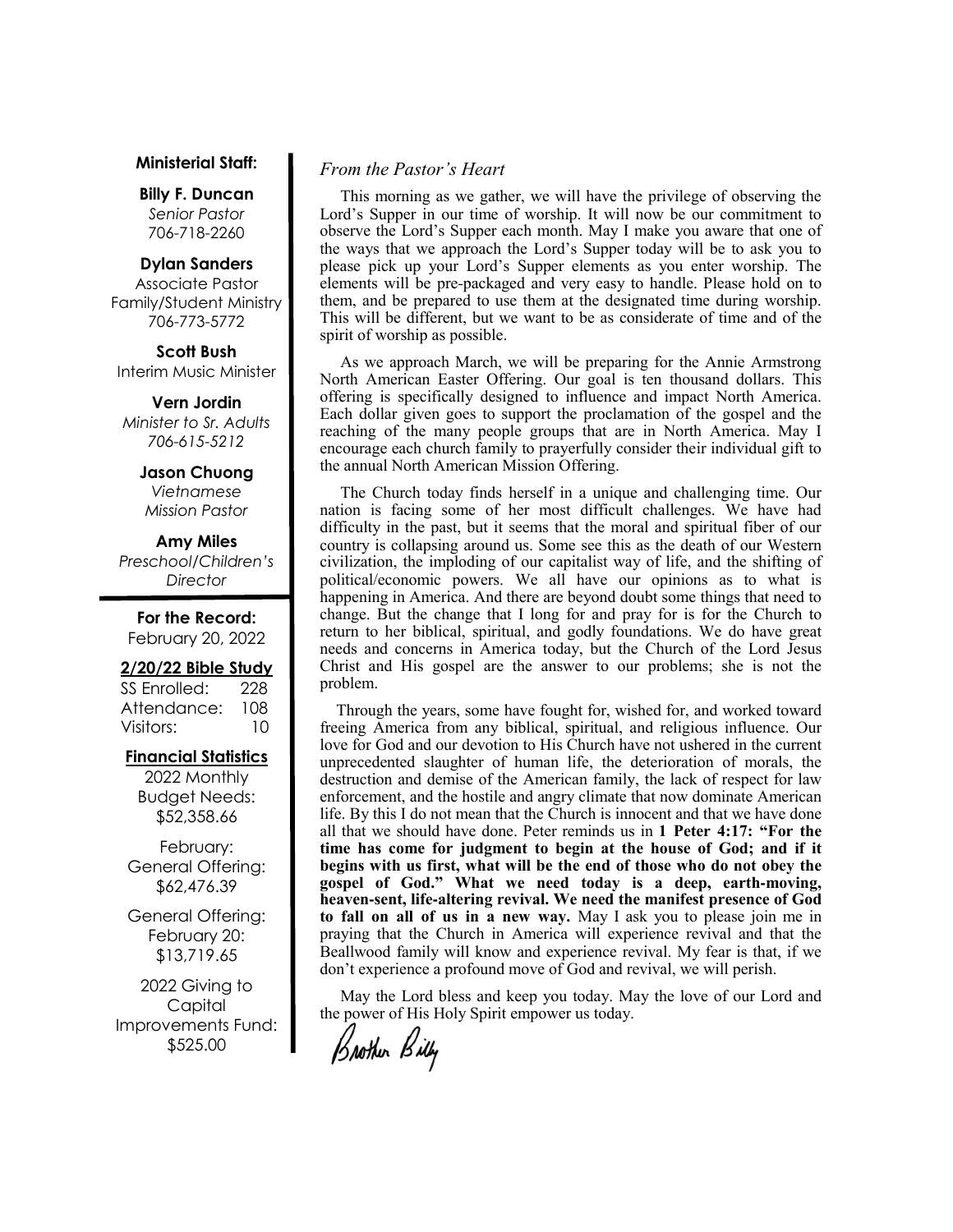# **Sunday, February 27 Schedule**

9:30 a.m. Bible Study

10:45 a.m. Morning Worship Livestreamed on facebook.com/ beallwoodbaptist, beallwoodbaptist.org/watch, or youtube.com/beallwoodbc.

5:00 p.m. Sunday Night Live/G.R.O.W. Training

# **February 27 Beallwood in Action**

Deacon of the Week: Tommy Miles

S.S. Greeters: Gary Allen, Tommy Miles

Ushers: Mike Benson, Tommy Williams, Jared Woodall

> Sound/Media: Dylan Achtziger, Ray Burton

Childcare Babies/Toddlers: Teresa Farmer, Sarah Oliver 3's-K: Elizabeth McLoughlin Rebecca Sanders

> Monday Counters: Jerry Duke, Bill Phelps

# **Student Ministry**

Youth S.N.L., *Tonight,* 5:00 p.m.

Youth Midweek Wednesday, March 2, 6:00 p.m.

# **Senior Adult Ministry**

Caleb's Crew Tuesday, March 1, 11:30 a.m. (fellowship hall) Special Guest: Neil Stephens Bring your favorite covered dish!

Thursday, March 10, Noon (office complex) Brown Bag Bible Study

### **2022 Altar Flowers Ministry**

Today the altar flowers are placed by Mike and Linda Smith in loving memory of his parents, Edward and Sara Smith.

Be sure to reserve your special date to provide altar flowers. April 10 and several other dates are available. The sign-up sheet is on the main bulletin board.

# **G.R.O.W. Begins in March**

The G.R.O.W. visitation teams will begin in March. Training begins *tonight* at 5:00 p.m.

### **Wednesday, March 2 Schedule**

6:00 p.m. Prayer Meeting, AWANA, Youth 6:50 p.m. Choir Rehearsal

# **AWANA Pinewood Derby**

Friday, March 4 Check-in Begin: 5:30 p.m. Races Begin: 6:00 p.m. Everyone is invited to come watch the AWANA children race their cars.

# **Men's Prayer Group**

Saturday, March 5, 6:00 a.m. (office complex)

### **Family Fun Festival Friday the 11th oF March**

Caleb's Crew will sponsor the **F**estival with reFreshments starting at 6:00 p.m. Games include 'Bean the **Ph**ilistine,' 'To & **F**ro Volleyball' (seated), 'Jericho Jenga,' 'Kings o**F** Israel Checkers,' and 'Bible Jeopardy.'

All ages are encouraged to attend. You will **not** want to miss the FUN!!!

Sign up on the sheet in the main hall or see Margie Pratt or Connie Roberts.